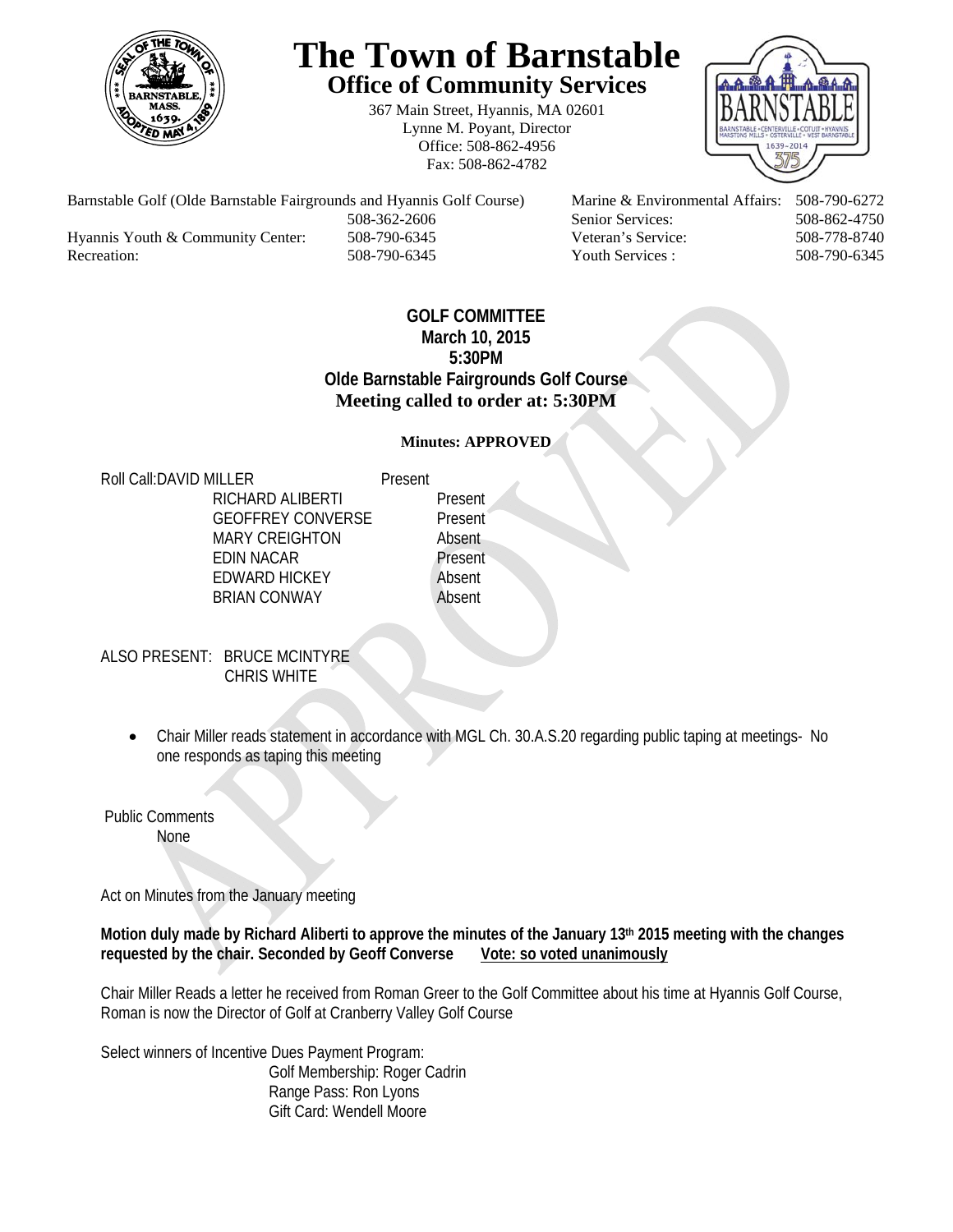Report and Discussion on the Capital Improvement Plan – McIntyre

The #1 CIP plan is the rehab of OBF clubhouse and cart barn which would include a new roof, trim, windows, railings, decking, and painting the exterior. These are needed on the aging building for \$250k. I recommended using surplus funds to get this project done

The # 2 CIP is the Renovation Master Plan at Hyannis Golf Course in the amount of \$3.65 Million which includes bunkers, new irrigation, forward tees, cart paths and widening of some fairways. The items we have been discussing for the past 3 years

The #3 CIP is the facility improvements of the Hyannis Golf Course Course, which would include a new roof, deck, windows, trim, paint and modernizing the front entrance and handicap ramp

 Chair Miller- If any of those get rejected by the council what would be the next step? Bruce- We would discuss what the plan of action would be for FY 17 Geoffrey Converse- We could be loosing more of the golf course at Hyannis the longer it takes to get the Master Plan put in place, has that been taken into consideration? Bruce- Yes is has Geoff everyone is aware

First Tee Program – McIntyre

 -The first tee will not be affected in anyway with the departure of Roman. David Donnellan and Joe McCabe are still fully involved. The first tee is growing and we had a meeting at HYCC with Amy Harwood and Patti Machado from HYCC to make sure everyone is on board with promoting the First Tee Program and possibly making HYCC a pick up and drop off point to shuttle kids to the Golf Course. Bruce hands out the Spring First Tee Schedule<sup>1</sup>

-We have 35 kids already signed up and there are scholarships available for any kids that are in need.

Director of Golf Maintenance Report- Chris White

-This winter has been tough we had started to do some tree work at both courses and we were stopped by the snow. We were able to cut down the tree on 12 at Hyannis near the ladies tee box to open that up.

- There will be a large amount of winter cleanup to do once we open.

- All the equipment has been serviced and is ready to go.

- We went out to look at the snow and ice on the course today, the stress level is rising and we are going to attempt to remove as much snow as we can off the greens with a skid steer and treat the greens as necessary with black sand to help the ice melt.

- We did aerate in the fall so hopefully the greens are in good shape.

-Bruce- After 60 days of snow and ice on the green the potential for major damage goes up

Richard Aliberti- Are you familiar with the Cape Cod Commission 208 Project and the Nitrogen lowering Bruce- We have been involved, in the loop and have had representatives working for us on this since the start Richard – asked about the fertilizer getting all the way down and does it get into the watershed Bruce- We use a slow release low nitrogen expensive organic fertilizer that will minimize any fertilizer getting into the watershed. We have been way ahead of the curve.

-Chris- Chuck Thompson is the new Assistant Superintendent at Hyannis and James Bentley has moved to OBF with Mason.

l

<sup>&</sup>lt;sup>1</sup> First Tee Spring Schedule Letter